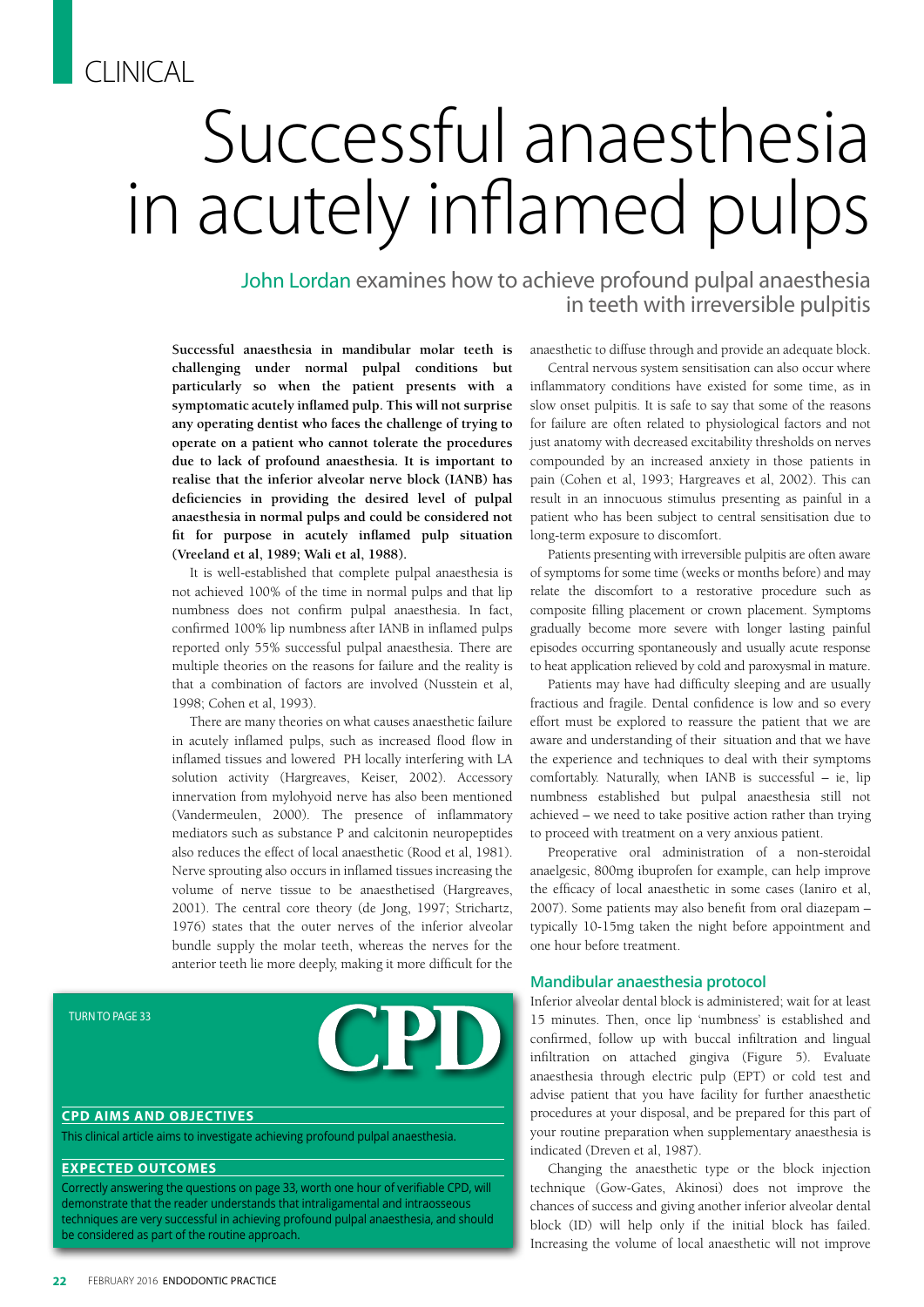# CLINICAL



**Figure 1:** Mandibular anaesthesia protocol



**Figure 2:** Nerve course



**Figure 3:** Location of nerves

## Anaesthetic

Lidocaine 1:80000 Adrenaline

- Citanest 3% with Octapressin
- Clinical studies failed to show any advantage in using Articaine o Mepivicaine in Irreversible pulpitis cases!

**Figure 4:** Anaesthetic



**Figure 5:** Buccal and lingual infiltration on attached gingiva



**Figure 6: Periodontal ligament injection** 

X-TIP



**Figure 7:** Intraligamental injection



**Figure 8:** Stabident system

the pulpal anaesthetic effect. It may, in fact, have the oppposite effect due to tachyphylaxis where the anaesthetic reaction becomes increasingly weaker due to 'ion trapping' of the anaesthetic in inflammation-induced acidic tissue (Gow-Gates, 1973; Claffey et al, 2004; Mikesell et al, 2005; Nusstein et al, 2002; Goldberg et al, 2008).

#### **Maxillary molars**

Patients presenting with acute pulpitic maxillary molars respond well to buccal and palatal infiltration and profound anaesthesia is readily achieved successfully. This confirms that, if you can place the anaesthetic in close proximity to the root apex, the outcome is positive and anaesthesia will be successful.

## **Anaesthetic choice**

The anaesthetic of choice is Lignospan 2% 1:000.000 for IANB injections. There are studies supporting the use of articane with 1:100000 adrenaline administered by buccal infiltration as an alternative to inferior alveolar nerve block in normal pulps, however, in symptomatic teeth there was no advantage in using articane and there are some dangers of paraesthesia (>20 times) in its uses as IANB technique (Claffey et al, 2004; Kanaa et al, 2009). The lingual nerve is more frequently damaged than the inferior alveolar in these cases due to its location (Figure 3). Thankfully, 90% of cases fully recover within two months, but this is an avoidable risk.

## **Intraligamentary injections Figure 9:** X-tip system

Periodontal ligament injection has been shown to be successful in achieving anaesthesia in 75% of cases in initial application and up to 96% success in a second injection.

Periodontal ligament injection is essentially a route into the cancellous spaces, so it is, in effect, an intraosseous injection. Different kits are available but the needle should be placed in the gingival crevice with the bevel facing the root surface and the injection under pressure for 10 seconds at each corner of tooth. The rate of onset is fast but the duration is low; application can be problematic and uncomfortable for patients as well as stressful for the operator (Cohen et al, 1993; Walton, Abbott, 1981; Smith et al, 1983).

#### **Intraosseous injection**

Intraosseous injections (Figures 6 and 7) deliver an anaesthetic solution directly into the cancellous bone distal to the affected tooth. Stabident (Figure 8) and X-tip (Figure 9) systems are wellestablished intraosseous systems that deliver anaesthetic solutions directly into the cancellous bone via a predrilled pathway.

The Stabident system provides a perforation bur with a separate needle that works well, providing the acccess hole is readily located, which is not always the case, necessitating a second perforation with associated increased anxiety.

The X-tip system solves this issue by leaving a guide sleeve in situ to guide the needle access (Figures 9 and 10), but this